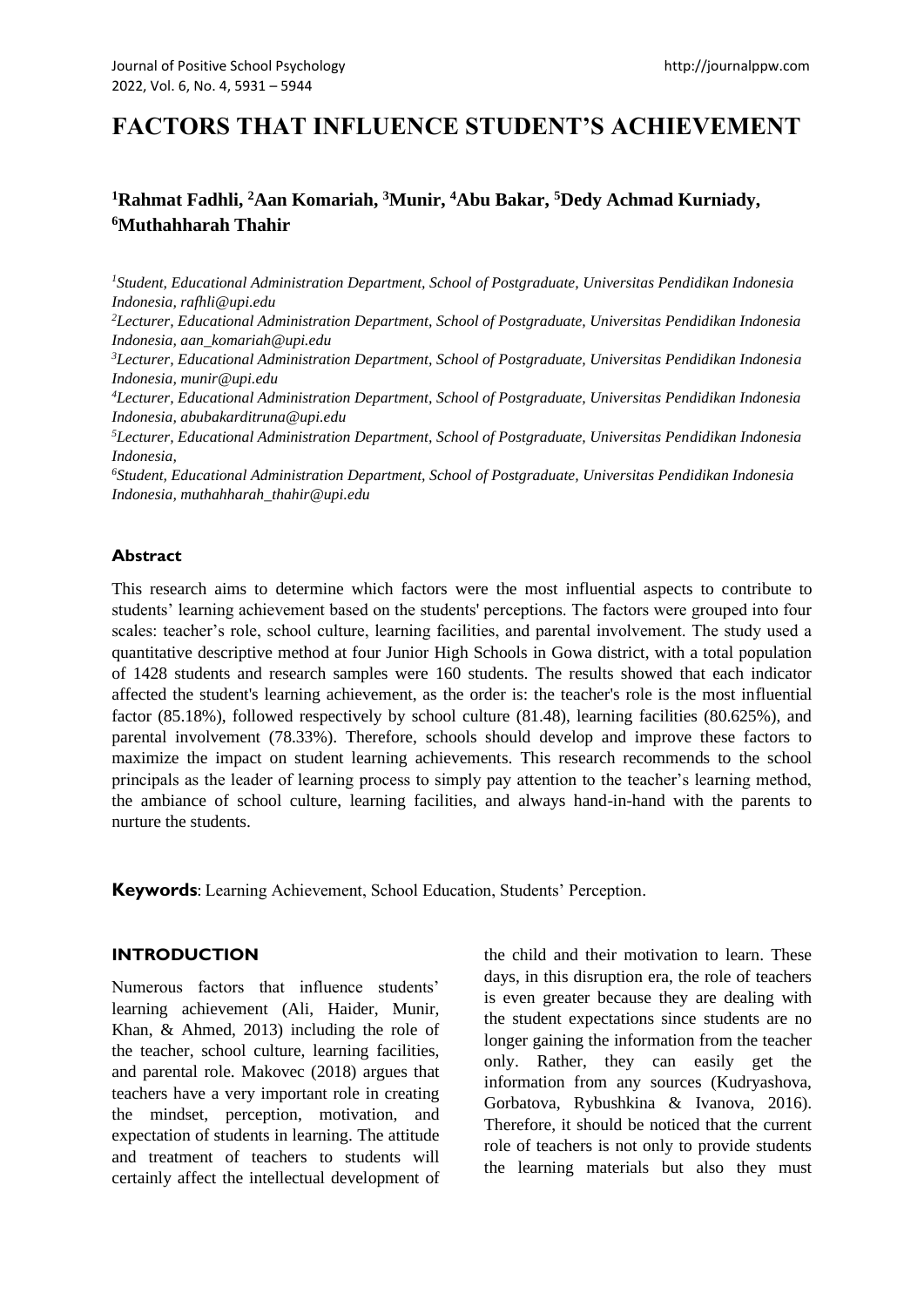demonstrate leadership, conducting deep analyzing, filtering the information and make appropriate decisions for students in learning activities (Chodasováa and Tekulová, 2015).

Despite the teachers' role, Maslowski (2003) said that school culture is a determinant factor to affect student learning achievement in schools. If school culture is weak, the chances of making school to be more effective are very few. Conversely, if school culture is strong it can be a pathway to create an effective school. A successful school is a school that focuses on developing the culture, climate, and environment of its teaching method as it is the basic need to improve the morale of the teachers and student learning achievements (MacNeil, Prater, & Busch, 2009). Meanwhile, Carpenter (2015) argues that school culture is a reflection of the attitudes of the school personnel. Through good school culture, it can also generate good students ' outputs in terms of behavior, attitude, and perception (Mylles, 2017).

Another factor that affects student learning achievement is learning facilities. Akomolafe & Adesua (2016) said with adequate learning facilities will encourage and stimulate students to be more active in learning. Teachers mainly need good learning facilities to make the ideal atmosphere and environment in working. The same case happened to the students, if the learning facilities are sufficient then there will be a good motivation in learning which in turn can increase the learning achievement. On the other hand, when the students do not have adequate facilities in learning such as lack of tables and chairs, a limited collection of books in the library, then it is strongly believed that it will ruin the learning achievement (Chonjo, 2018).

In addition to the three factors above, parents ' involvement is also considered as a supporting factor to affect the student learning achievements. Parents ' role is important because parents are first-hand educator who shapes the children's behavior, character, and morals. Parental involvement in fact can make the children have high confidence since they feel that the parents treat them in the best way. As a result, it can automatically form a positive character and eventually create a tight emotional bond (Chaudhry, Khaliq, Agha, & Hassan, 2015). The study from Boonk, Boonk, Gijselaers, Ritzen & Brand-Gruwel (2018) reported that parental involvement in children's education like having a discussion to the children's future in fact can generate a positive impact on children's learning achievements. In other words that the greater involvement of parents in their childrens' education, the greater the chances of their child to succeed in in academic careers. The role of parents is important because they also implicitly play a strategic role in the life of children. They might be able to be educators, role models, or negotiators (Fhonna, Fidyati & Suryani, 2019).

It is acknowledged that many researchers have discussed students ' learning achievements in a variety of prescriptive such as Hung & Chen (2014), Prasertcharoensuk, Somprach, & Ngang (2015), Sun & Wu (2016), Hwang, El-Omari (2016). However, studies discussing the achievement of learning by using four independent variables (the role of teachers, school culture, learning facilities, and parental involvement) are still very few. Therefore, this research tries to dig deeper into the extent of the factors that influence students ' learning achievements based on their perception so it can be known which factors are the most influential to the least influential.

### **LITERATURE REVIEW**

### Learning Achievement

Caprara, Barbaranelli, Steca & Malone (2006) mention that the determinant factor in determining student's academic success is the teacher's role. Whereas MacNeil, Prater & Busch (2009) mentions school culture has an important role to improve and sustain student achievement. A different study conducted by Boese & Shaw (2005) and Nepal (2016) which mentions that good learning facilities will be positively correlated with student learning achievements. Other researchers related to the achievement of Vijaya, Vijaya, & Rajeshkumar (2016) argue that parent involvement in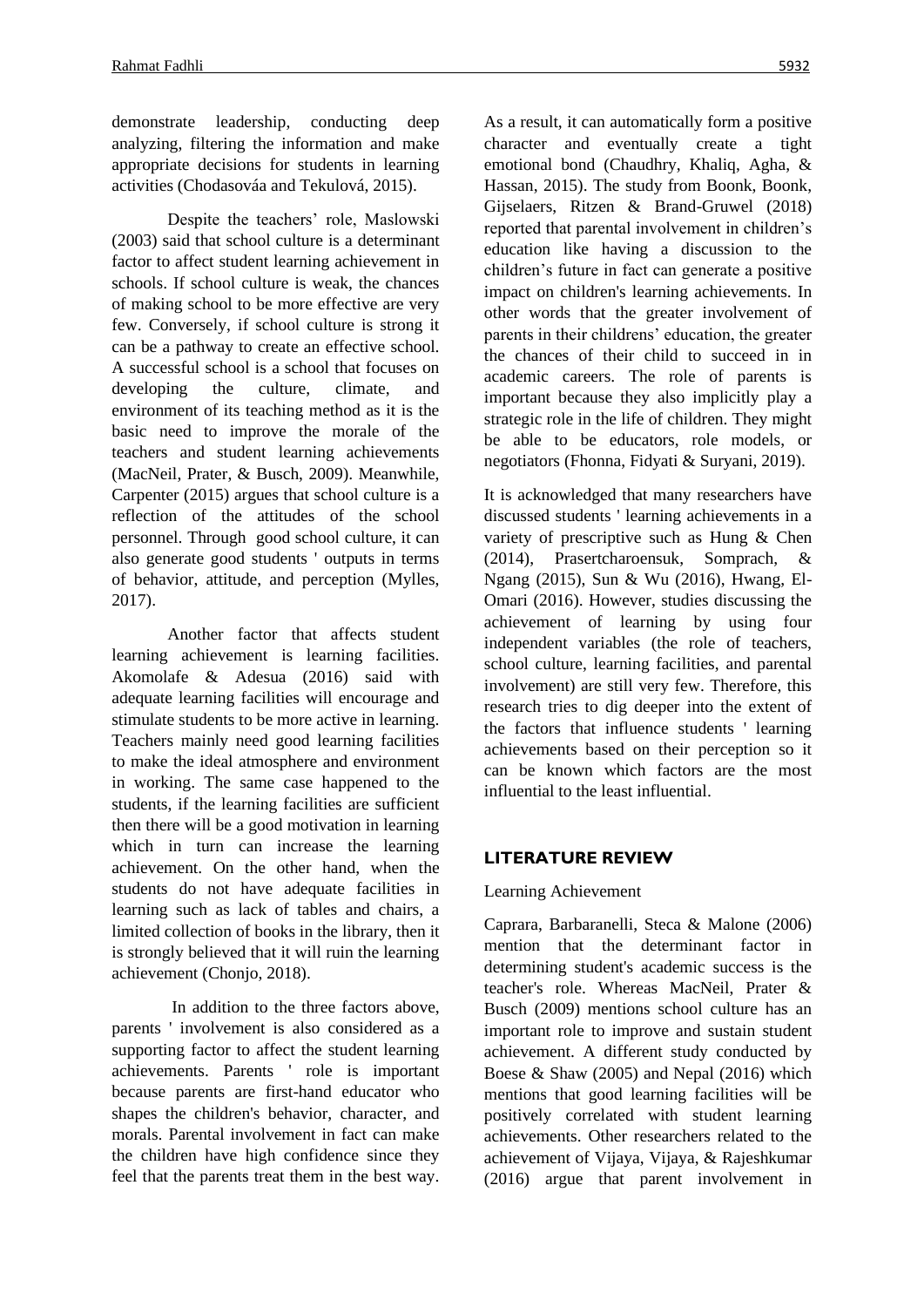children's learning is positively related to achievement. The more frequently parents are involved in their children's learning the more beneficial are the achievement effects.

### Teacher's Role

It is believed that the role of teachers can make the students to have a good learning achievement while at the same time it also can make the students to be underachievement (Ngware, Oketch & Mutisya, 2014). Chapman, Burton, & Werner (2010) reveals that whatever the change of the education today, really depends on what the teacher thinks and what the teacher does. Meanwhile, Heinz (2015) argues that good teachers are those who can encourage their students to discover their inner abilities. Cooper, et al. (2011) added that effective teachers know that one of their primary tasks is to involve their students in the learning process. Meanwhile, according to Evans (2011), teachers have three main functions which are the planners, the practitioner, and the evaluators. In addition, Jimerson and Handock (2015) argued that professional teachers are those who can guide and direct students, appreciate and motivate students, keep the class always conducive, demonstrate students ' talents and interests, establish good emotional relationships with students and detect students ' shortcomings. The same thing is also expressed Krishnaveni & Anitha (2007) who believes that to become a teacher people need to hold some important skills, which are pedagogy skill, broader knowledge especially in teaching, ability to transfer knowledge to learners, good communication skills, and the ability to always up to date and lifelong learning.

# School Culture

School culture can have a positive impact on the learning process. It is because it can seriously jeopardize the achievement of the academic mission of the school (Brankovic, Rodić & Kostović, 2012). In addition, Brankovic, Rodić & Kostović (2012) argue that good school culture is built by some important aspects. The culture of the school is mostly influenced by history and tradition and its success depends on the behavior of teachers, staff, and all school employees. Culture will give meaning to teachers on how to behave in the entire educational process while students are to develop a positive climate in the classroom (Brankovic, Rodić & Kostović, 2012). Meanwhile, Melesse & Molla (2018) argues that the elements contained in school culture generally include beliefs, perception, relationships, attitudes, written and unwritten rules that can affect all aspects of the school. Meanwhile, Charoon (1991) considers that school culture can be interpreted as the truths, values, norms, and goals that people come to share in interaction over time. Allen (2003) said the school culture refers to the system of values, beliefs, and norms, which are accepted publicly, implemented with awareness in the form of action and attitudes, and supported by the environment that creates the same understanding among all school personnel. The first major purpose of the school is to create and provide a culture that is hospitable for humans to learn (Barth, 2001). To find out the measurable indicators of school culture, Staničić (2006) said it could be known from how the school promotes interaction among employees, active communication among teachers, teacher collegiality and partnership of parents and students. There are diverse groups of students, teachers are open to students suggestions, students have opportunities to participate in decision-making, teachers and students are trained to prevent and resolve conflicts, teachers are aware of the common goal, there is collegiality among the school members, professional development and hard work, the student success is celebrated by the community. Also, there is joy and humor in it.

# Learning Facilities

Without adequate facilities, the learning process becomes ineffective. A good Infrastructure facility always supported the educational enterprise (Nepal, 2016). Earthman & Lemasters  $(2011)$  say the availability of learning facilities is very important to achieve effectiveness in delivering the material to the students. The learning facilities are important to meet since it relates to the main media used to achieve educational objectives (Hoy, Bayne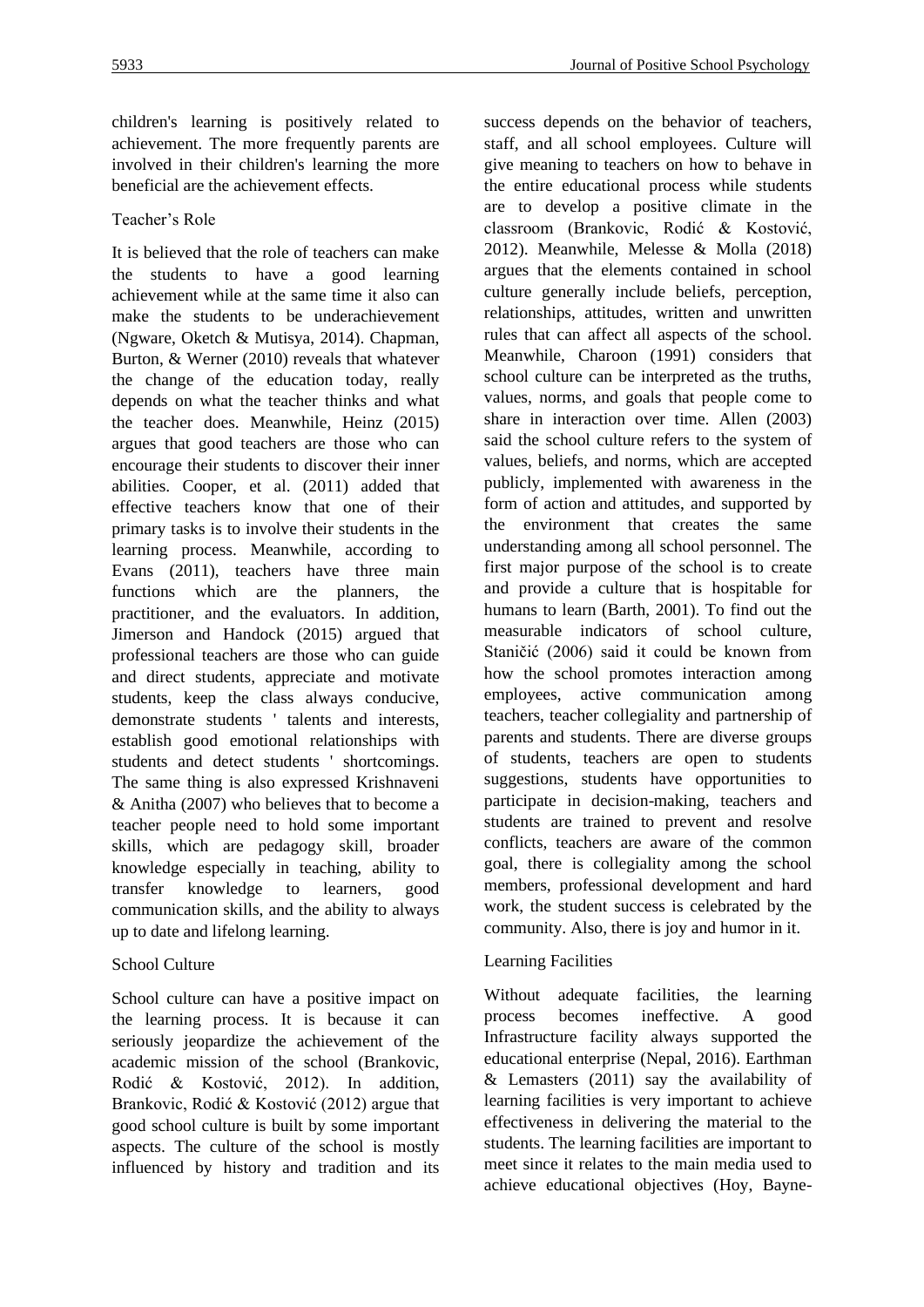Jardine, & Wood 2000). Research conducted by Boese & Shaw (2005) found the fact schools with better building conditions have up to 14 percent lower student suspension rates. Similar research was also done by Blincoe (2008) which found the fact that students achievement scores tend to decline in line with the school building's age. Meanwhile, Revathy Kumar & Johnston, (2008) reveals the fact that the substandard learning facilities are closely related to the level of the students ' truancy and some other issues relating to student behavior.

Akomolafe & Adesua (2016) said that learning facilities including the school buildings, classrooms, libraries, laboratories, toilet facilities, offices, and other materials and infrastructures that would likely motivate and support students towards learning. Earthman, G. I. (2002) revealed that the learning facilities include school buildings, classrooms, libraries, laboratories, and recreational equipment that lead students feeling intriguing to learn. Meanwhile, Steve & Elaine (2005) argues that the meaning of learning facilities is a physical and non-physical aspect. Physical aspects include school buildings, laboratories, libraries, playgrounds, Internet, multimedia learning. While nonphysical aspects such as a safe environment, comfortable and clean air, and away from the noise of the vehicle.

### Parental Involvement

Dolgova, Rokickaya, Volchegorskaya, Yemelyanova & Uvarina (2016) revealed education in schools is just a supplement, while primary education is at home. Meanwhile, Karibayeva (2014) argues that between education in schools and at home should have continuity, and the one that unites these two elements is the parent. Castro, et.al (2015) said that a good relationship between parent and teacher is a major aspect to improve student achievement. Previously, Park, Byun, & Kim (2011) had also researched the participation of parents in the child learning process and found the fact that there was a very significant influence between parental involvement and the achievement of child development tasks in both cognitive and other aspects of development.

Parental involvement in children's education has also been defined variably by some experts such as Simons-Morton, & Crump (2003), Pomerantz, Moorman, & Litwack (2007), Mo & Singh (2008). White & Coleman (2000) said that parents ' involvement in children's education is the best collaboration between teachers and parents to support children's education. Parental involvement will also be able to help relieve the teacher's duties in school (Hughes & Kwok, 2007)

In terms of parents ' contributions to child education, some experts have different views. Fulton & Turner (2008) said that parents should not only be responsible for the funding and learning facilities of children but also need to spare the time to attend children's activities in the schools, deliver and pick up children and attend regular school invitations. Meanwhile, Fan & Williams (2010) categorizes there are eight roles of parents to participate in children's education, which are 1) participation in extracurricular activities, (2) parental advising, (3) parent-school communication concerning students'school problems, (4) school-initiated contact with parents, (5) parent-initiated contact with school, (6) parent participation in school functions, (7) parental aspiration for students' post-secondary education, and (8) family rules.

### **METHOD**

The research method used was a quantitative descriptive method. Data collection conducted in four public schools in Gowa district. The population of the research was 1428 students from all grade IX. Since the research population was huge, this study used purposive sampling by taking 40 students from each class so that the number of research samples was 160 students.

For the teacher role variables, the theories we used were the theories of Jimerson and Handock (2015) and Krishnaveni & Anitha (2007), variable of school cultures we used the theory of Staničić (2006), the variable of learning facilities, the theory we used the theory of Earthman, G. I. (2002), Akomolafe &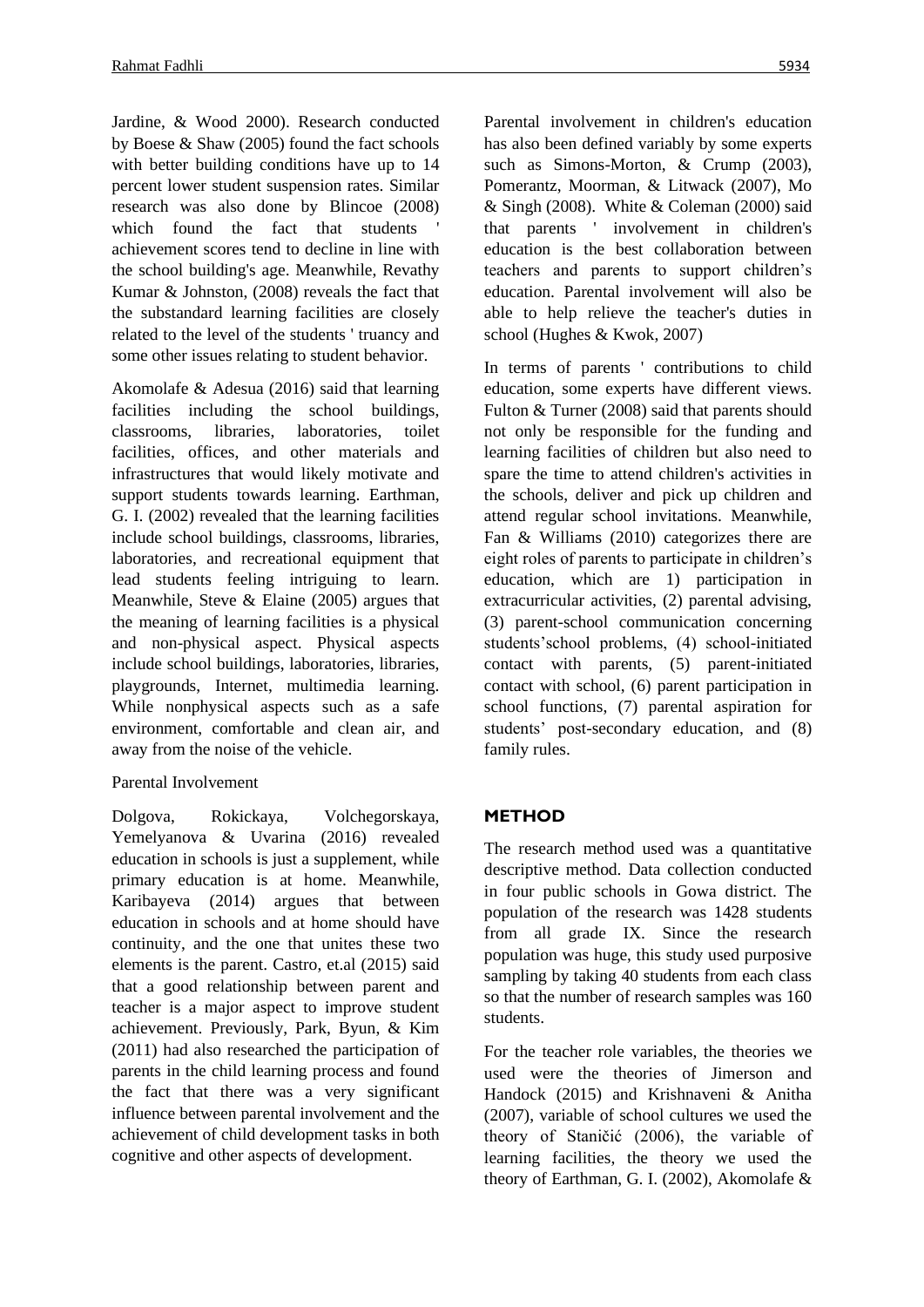Adesua (2016), Steve & Elaine (2005), and the variables of parental involvement, the theory we used was the theory of Fan & Williams  $(2010)$ .

The instrument was a pol in the form of a questionnaire using a Likert scale distributed through Google form. The poll consisted of 5 alternative answers that were never, rarely, sometimes, often, and always. The poll also came with several open questions given to respondents to support the results of the research. To determine the classification of the research results, it was determined by the following steps.

1. Number of the lowest score for each answer:  $160 \times 1 = 160$ 

2. Number of highest scores for each answer::  $160 \times 5 = 800$ 

3. Number of answer options: 5 (Being a large interval class)

4. Range of interval class

:  
\n
$$
\frac{Number\ of\ Higher\ Score - Number\ of\ lowest\ Score}{5} =
$$
\n
$$
\frac{800-160}{5} = 128
$$

Based on these measures, the following table of classification of research results as follows:

| Table 1. Table of Research Results |
|------------------------------------|
| Classification                     |

| Score       | <b>Classification Criteria</b> |  |  |
|-------------|--------------------------------|--|--|
| $160 - 288$ | No effect                      |  |  |
| $289 - 417$ | Less influential               |  |  |
| $418 - 546$ | Quite influential              |  |  |
| $547 - 675$ | Influential                    |  |  |
| $676 - 804$ | Very influential               |  |  |

Source: Data processing by researchers (2020)

From the results of the research data and the comparison with the classification table above, we were doing ranking starting from the most influential factors on student learning achievement to the less influential factors.

### **RESEARCH RESULTS**

#### Teacher Role

Based on the results of the study, data obtained that the teacher's role reached an average amount of 681.46 with an achievement percentage of 85.18. The highest and lowest achievement indicators can be seen in the following table.

| <b>Statements</b>                                                     | <b>Number</b> | Average | <b>Percentages</b> | <b>Criteria</b>  |
|-----------------------------------------------------------------------|---------------|---------|--------------------|------------------|
| Teachers gave gifts or rewards<br>to students in front of the class   | 609           | 3.81    | 76.13              | Influential      |
| Teachers advise when there are<br>students who behave<br>irreverently | 722           | 4.51    | 90.25              | Very influential |

Table 2. *Teacher role Indicators*

Source: Data processing by researchers (2020)

The highest achievement was found in the statement "Teachers advise when a student behaves irreverent" with the number of achievements was 722 with a percentage of 90.25%. In this item, students who said very influential and influential respectively amounted to 50% and 64%. Meanwhile, the remainder as much as 3% stated no effect, 1%

stated less influential and 30% stated quite influential. While the lowest-scoring item was teachers gave the student a prize or award in front of the class (76.13%)

### School Culture

School culture gained an average of 651.82 with a percentage of 81.48% achievement. Processed data of research results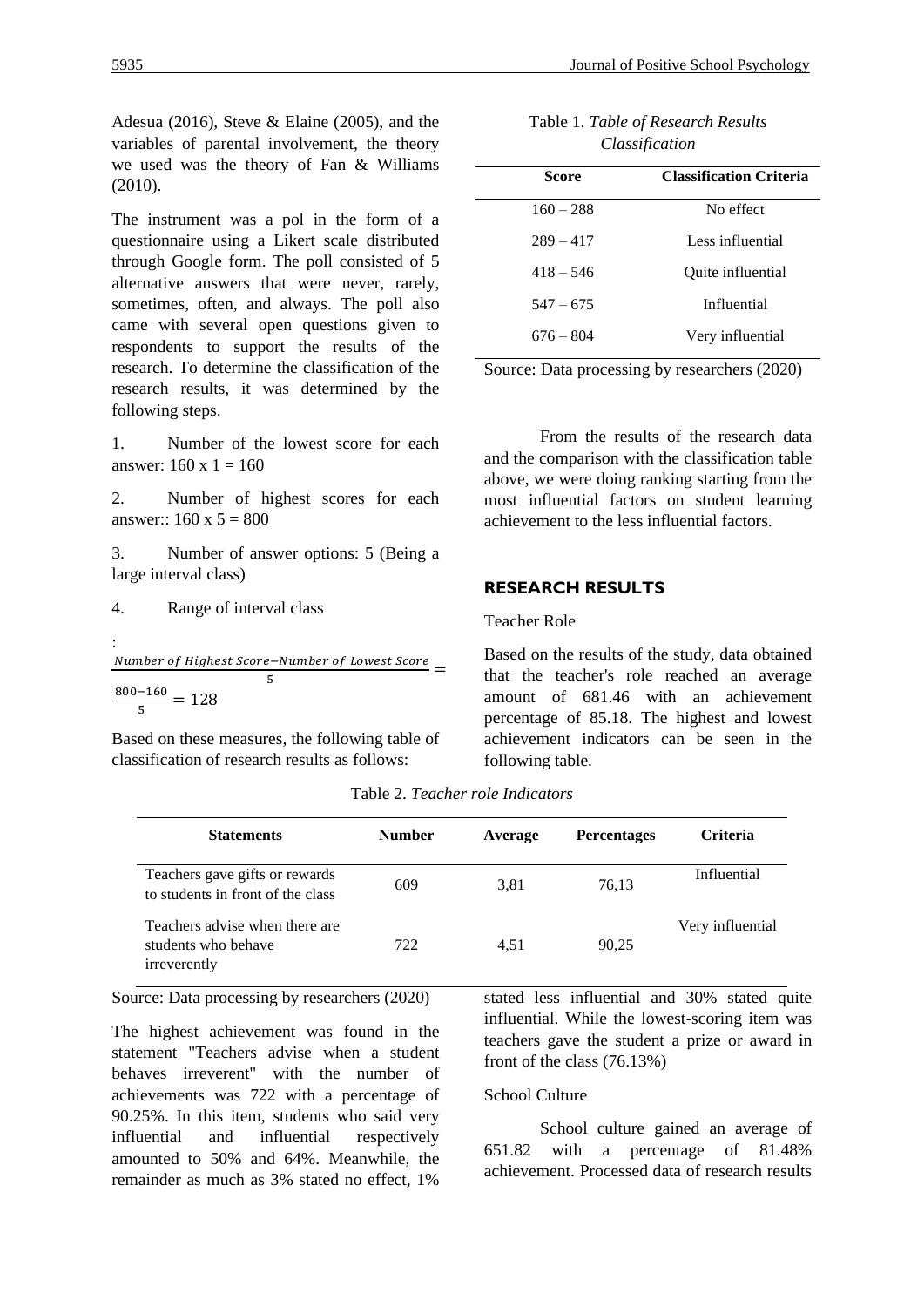| <b>Statements</b>                                                                                                  | <b>Number</b> | Average | <b>Percentages</b> | Criteria         |
|--------------------------------------------------------------------------------------------------------------------|---------------|---------|--------------------|------------------|
| Principals and teachers apply strict<br>discipline for students who violate school<br>rules                        | 699           | 4.37    | 87.38              | Very influential |
| In this school, there are no cases of juvenile<br>delinquency such as fights, drug<br>involvement and promiscuity. | 611           | 3.82    | 76.38              | Influential      |

for school cultural indicators in detail can be seen in table 8.

Table 3. *School cultural Indicators*

Source: Data processing by researchers (2020)

The highest score for school culture was found in the statement "Principals and teachers apply strict discipline for students who violate school rules." The total achievement score for this item was 699 with an 87.38% achievement percentage with a very influential category. For this Item, the number of students stating very influential and influential respectively was 51% and 43%. While the students who argued quite influential 3%. Furthermore, the remainder as much as 2% stated less influential and 3% stated no effect. The lowest score obtained in the school statement, there were no cases of juvenile delinquency such as fights, drug involvement and promiscuity (76.38%)

### Learning Facilities

The learning facilities in this study consisted of 7 items of statement. Based on the answers the research respondents obtained data that the learning facilities were in the category of "influential" with an average amount of 645. The achievement percentage for the Learning facility indicator is 80.62%. The results of research data processing can be seen in the following table.

| Table 4. Learning Facilities Indicator |  |
|----------------------------------------|--|
|                                        |  |

| <b>Statements</b>                                                                       | <b>Number</b> | Average | <b>Percentages</b> | <b>Criteria</b> |
|-----------------------------------------------------------------------------------------|---------------|---------|--------------------|-----------------|
| School building and classrooms conditions<br>away from the noise                        | 608           | 3,8     | 76                 | Influential     |
| school<br>library<br>A<br>and<br>convenient<br>- a<br>comprehensive collection of books | 669           | 4.18125 | 83,625             | Influential     |

Source: Data processing by researchers (2020)

The highest-scoring for learning facility indicator was found in the "comfortable school library and complete collection of books" statement with the number of achievements being 669. The achievement percentage for this item was 83.625%. The number of students stating it was very influential and influential for this item in sequentially was 41% and 46%. Meanwhile, the remainder as much as 3%

expressed no effect, 4% expressed infrequently and 8% expressed sometimes influential. The lowest score was in the school building conditions and classrooms away from the noise  $(76%)$ 

### Parental Involvement

Parental involvement was at an average score of 626.6 with an achievement percentage of 78.33%. Overall, the research results of individual statements on parental engagement indicators can be seen in the following table.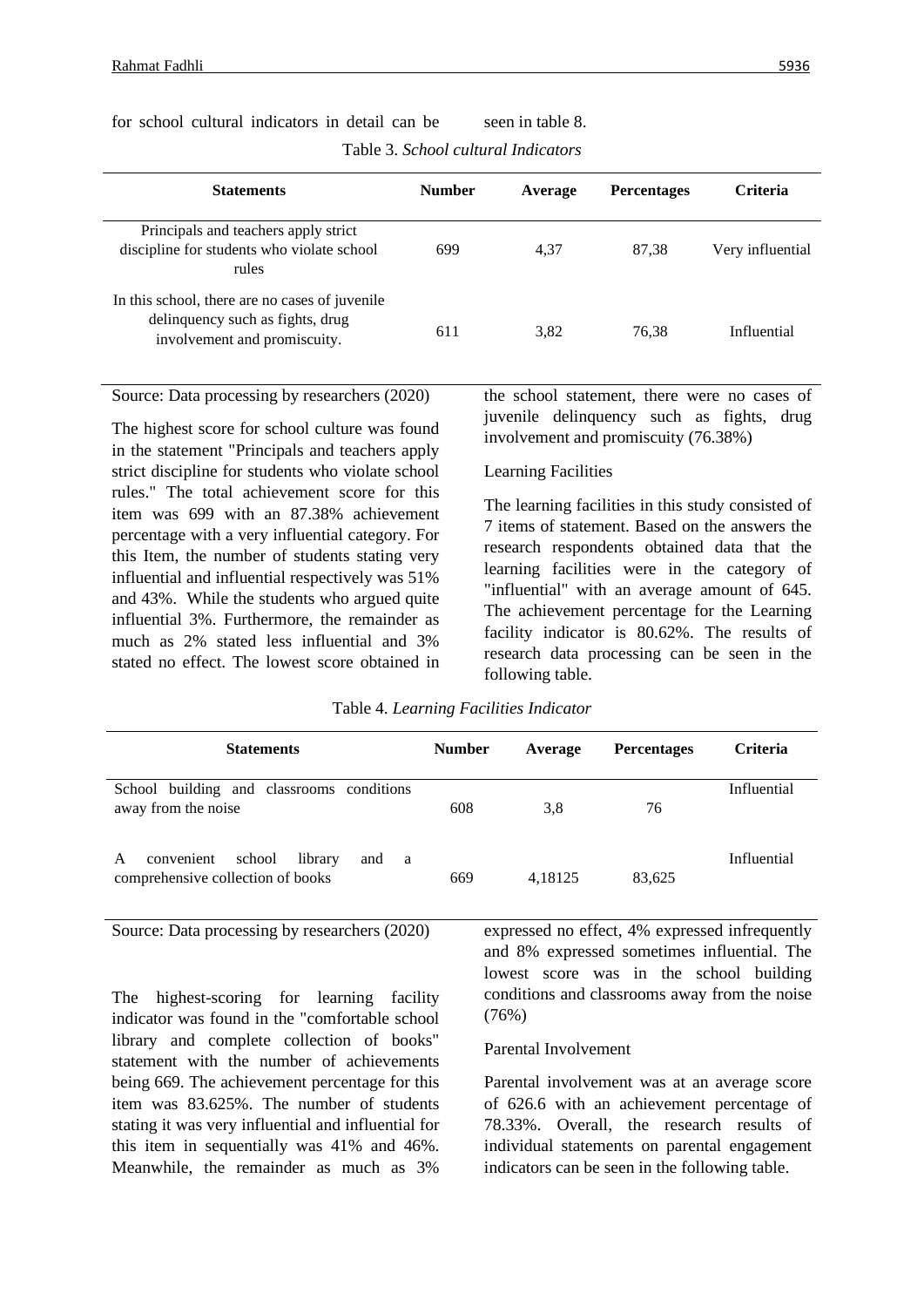| <b>Statements</b>                                                            | <b>Number</b> | Average | <b>Percentages</b> | <b>Criteria</b>                                 |
|------------------------------------------------------------------------------|---------------|---------|--------------------|-------------------------------------------------|
| Parents are always motivating and advising<br>on my future plans             | 685           | 4,28    | 85,63              | Very influential                                |
| provide<br>additional<br>My<br>parents<br>courses<br>outside of school hours | 555           | 3.47    | 69.38              | Influential                                     |
| Source: Data processing by researchers (2020)                                |               |         |                    | of students also stated less influential and as |

### Table 5. *Parental involvement Indicator*

Statements that get the highest score "parents are always motivating and giving suggestions regarding my future plans". The number of achievements for this statement was 685 with a percentage achievement of 85.63%. A total of 48% of students stated very influential and 39% of students expressed influence. While the remaining 3% of students stated no effect, 3%

of students also stated less influential and as much as 8% of students stated less influential. The lowest score was in statement of my parents giving an additional course outside school hours (69.38%).

Based on the research findings above, it can be created a recapitulation table about each indicator that affects students ' learning achievement. Here is the recapitulation table describing the overall achievement of each indicator.

Table 10. *Recapitulation of each indicator's factors affecting student learning achievement*

| <b>Factors</b>             | <b>Average Achievements</b> | <b>Percentages</b> | <b>Criteria</b>    |
|----------------------------|-----------------------------|--------------------|--------------------|
| <b>Teacher Role</b>        | 681,46                      | 85,18              | Very influential   |
| School Culture             | 651,82                      | 81.48              | Influential        |
| <b>Learning Facilities</b> | 645                         | 80.625             | Influential        |
| Parental Involvement       | 626,6                       | 78.33              | Influential        |
| Average                    | 651,22                      | 81,40              | <b>Influential</b> |

Based on the above table, it can be known that the overall average factors affecting student learning achievement were 651.22. This achievement was at a percentage of 81.40% with "influential" categories. From this achievement, it can be interpreted that according to the students ' opinions, each indicator examined in this study affects the learning achievement. From the students ' opinions, the very influential factor in the learning outcomes was the role of teachers with a percentage of 85.18 achievements. This was as the open question given to students was informed that "teachers are very important in influencing student learning achievements because, without a teacher, students cannot study well because the teacher is a student's educator and mentor in the school" (W. S1).

Teachers also gave motivation in learning, guiding, and teaching us (students) to goodness and guiding us to become devoted and accomplished children (W. S2). Furthermore, students stated that the teachers and all the employees in the school supported the students for achievement. Based on the student's exposure through an open question given to students, it was obtained that the teachers and officers in the school were strongly supportive of them to be child achievers because with their achievement it can be used as a measure that teachers have successfully educated and guided the students to their path of success (W. S3).

Furthermore, the second factor in the opinion of the students who are based on their learning achievement is the school culture with a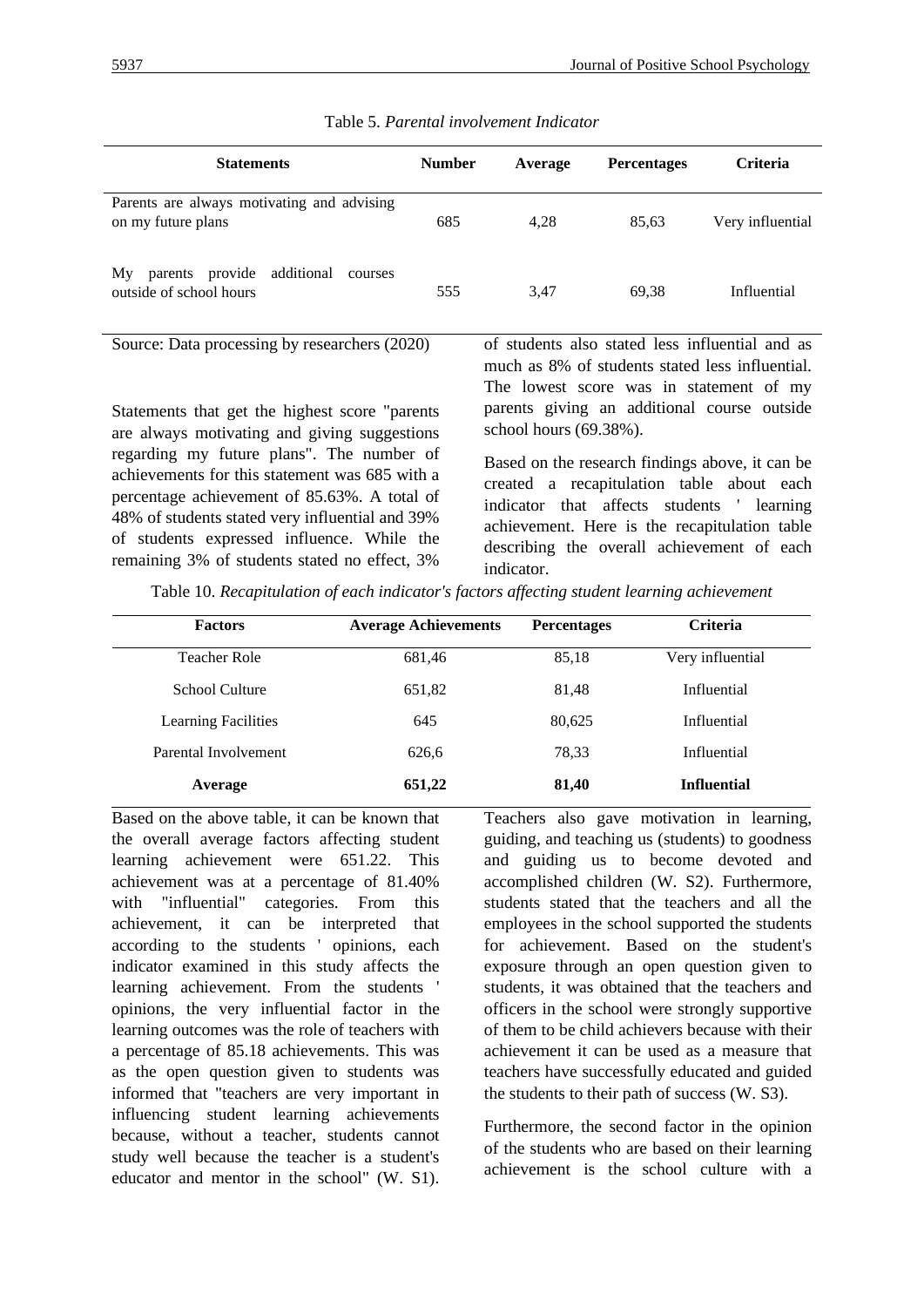percentage of 651.82% achievement. According to an answer expressed by a student in an open question, he stated that "school culture can make learning atmosphere conducive and comfortable to learn" (W. S4).

Meanwhile, the third factor that is based on student learning achievements was a learning facility with a percentage of 80.625. According to students, a complete learning facility can support students to learn lessons more easily and make students excited (W. S2). The complete facilities will also make students comfortable in learning (W. S3).

The last effect on learning achievement by student's view is the involvement of parents with an achievement percentage of 78.33%. As one student's phrase that parental involvement in achieving achievement was crucial because our parents were encouraging us to continue learning, praying for us to achieve satisfactory achievement and they were our advisers heading for the right path. They were also the ones who help us when we have problems in learning. They also often took the time to inquire about the circumstances when we were being schooled and they were the animator for us to achieve a very high achievement to boast of both the parent (W. S1).

In the graph, the achievement of each of these indicators can be seen in the following chart.



Figure 1. *Factors that Affect Student's Learning Achievements*

#### **Discussion**

From the figure above, it can be said that the most influential factors on student learning achievement based on the sequence are 1) the role of teachers, 2) school culture, 3) learning facilities and 4) parental involvement. First, the teacher role. Students believe that the teacher's role as a major factor affecting their learning accomplishments. The teacher's role can be optimal when the teachers are qualified. Good quality teaching is the main item of the teacher's role. Good quality teachers generate a qualified student. Scheerens and Blömeke (2016) said the quality of teachers is a multifaceted construction, consisting of cognitive (knowledge) and non-cognitive aspects (beliefs, attitudes, etc.). Toropova, Johansson, & Myrberg (2019) explained that aspects of teacher quality such as knowledge, motivation competence, and teacher trust were related to student learning achievements. It was also explained by other researchers that the quality of teaching teachers can be conceptualized as an instructional behavior that can predict and/or explain the outcome of student education (Weinert, Schrader, & Helmke, 1989) and was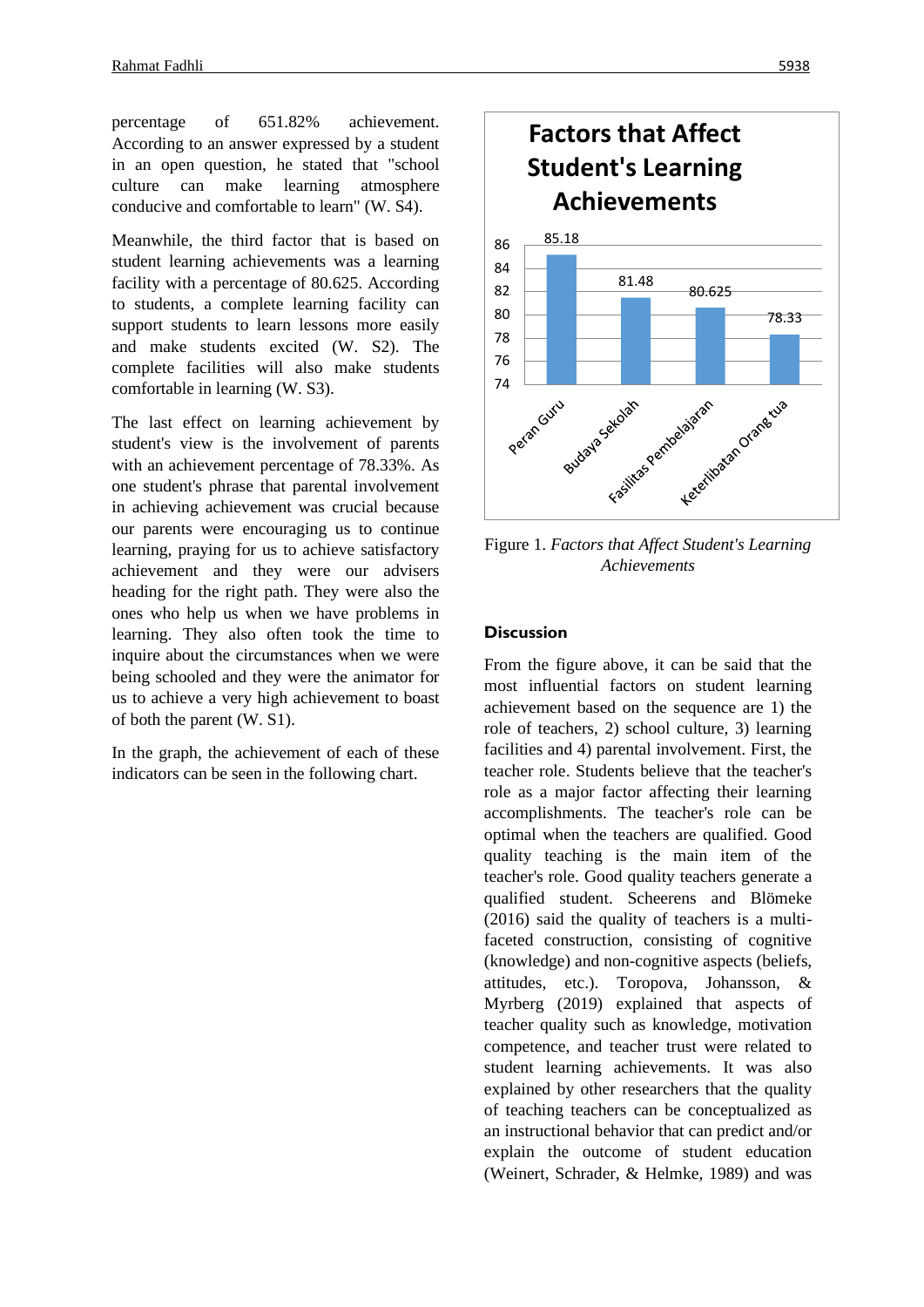a crucial aspect in the success of students' learning. Therefore, as professional teachers, it should be considered to always take responsibility to improve the quality day by day.

Second, school culture. We realized that school culture was important to create an effective school because it significantly affected every aspect of it, such as stability, cohesion, unity, and ability (Marcoulides, Heck, & Papanastasiou, 2005). The results of our research showed that the school culture was the second variable that affected their learning achievements. One of the most aspects considered by the students was the culture of discipline implemented in the school. In addition, school culture was also based on the organizational cultural role that was needed significantly to improve the quality of the school and achieve success in implementing the change (Recepoglu, 2013; Zhu, Devos, & Li, 2011; Zhu, Devos, & Tondeur, 2014). Quin, Deris, Bischood & Johnson (2015) and Gruenert (2005) confirmed that there was a significant relationship between school culture and student learning achievement at school. It was also proposed by Leithwood & Louis (2002) stating that school culture was central to academic success. This opinion gave information that the school culture was important to achieving the success of the school (students excel). Same as stated by Gruenert & Whitaker (2015) that school culture is an integral part of school improvement. In particular, researchers; others have gathered some strong evidence to support the proposition that school culture affects the outcome of the school (Edmonds, 1979; Fyans and Maehr, 1990; Cheng, 1993).

Meanwhile, a third factor affecting student learning achievements based on student opinion was a learning facility. According to the students, the availability of a complete and convenient library was important in the achievement of its learning. This was as explained by Eathman (2002) and O'Neill & Oates (2001) that the condition of the facilities of the school has an important impact on student performance and student learning achievement. Lewis (2002) and Uline & Tschannen ‐ Moran (2008) also asserted that there was a relationship between the quality of the school facilities and student achievement. Picus, Marion, Calvo, & Glenn (2005) said that the quality of facilities also plays an important role in developing movements to ensure adequate resource levels for all school children so that children can excel, one of the availability of classrooms and school buildings. Earthman (1998) stated that the building did influence how well students and teachers were performing.

While the last factor affecting student learning achievement based on student's opinions was parental involvement. The role of parents in improving student learning achievement was very significant. The results of the study conducted by Kohl, Lengua & McMahon (2000) also proved that participating parents were active in the children's education at home, suggesting better results. Fan & Chen (2001) explained that the academic outcome of a child would be better when their parents showed an active involvement in their learning process. This form of involvement can be done in a variety of ways, as stated by Singh (1995) that revealed that parental involvement means that parents participate in one or more school activities, such as parent-teacher meetings, volunteering at school, stimulating their children with homework, encouraging children to improve their achievements and so on.

Based on the findoings of the research, it can be concluded that there are several factors affecting student learning achievement. Therefore, it is important for every school to always improve and optimize the role of teachers, school culture, complete the availability of school facilities, and stimulate parents ' involvement in student learning. It is assumed that if the factors that affect students ' learning achievement can be optimized, then it was expected that student learning achievement will also increase. This enhancement was one of the responsibilities of the school principal. As described by Devos & Bouckenooghe (2009); Johnson (2008) and Watkins & Moak (2011) explained that the school principal are now facing with several challenges, for example, the principal needs to improve staff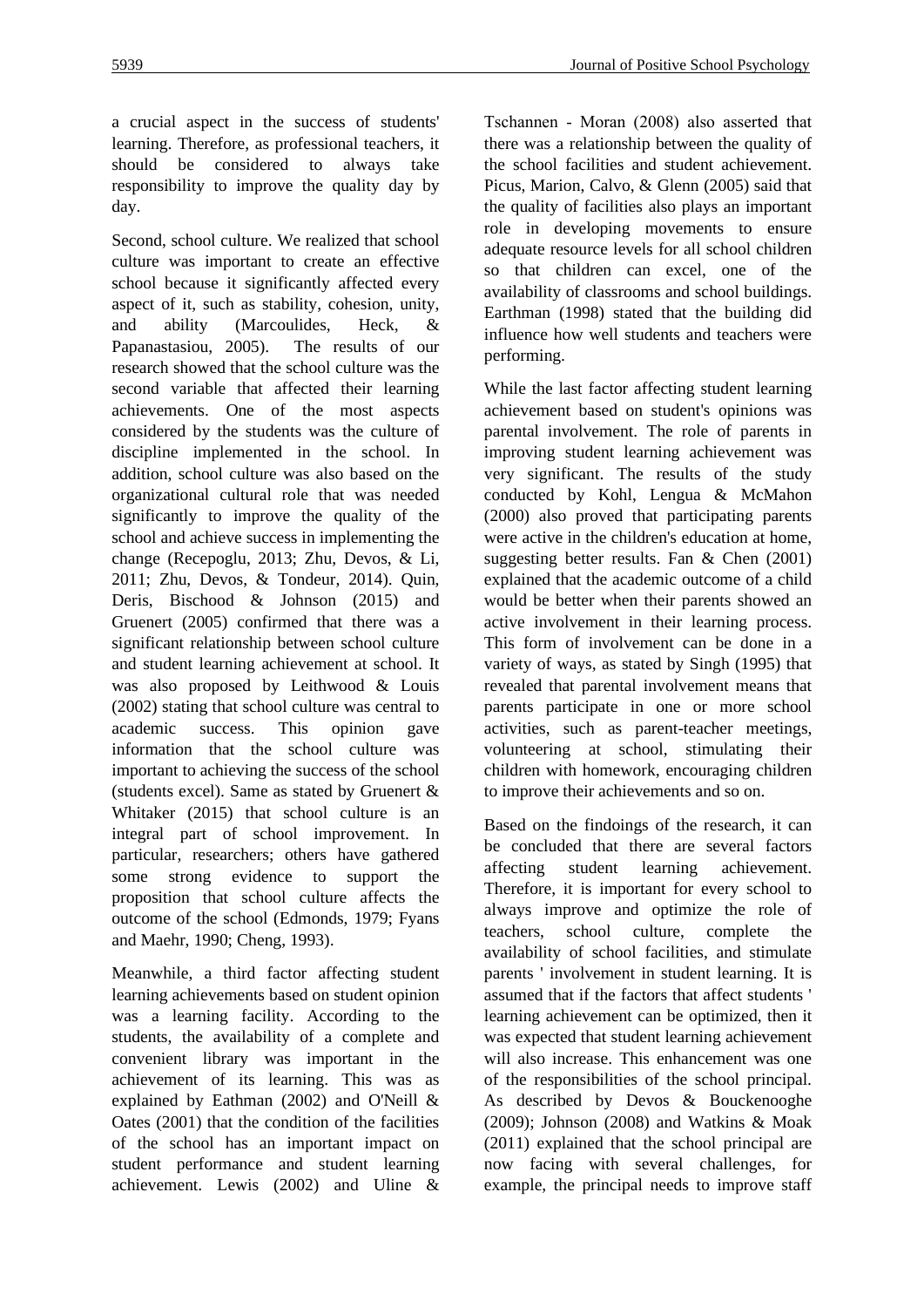and teacher quality, school improvement, structural change, teaching problems, budget cuts, and parental issues. Also, optimization factors that influence students ' learning achievement through the role of leadership (Leithwood and Day 2008) and school quality (Leithwood and Riehl 2003).

### **Conclusion**

All of the four factors that influence student learning achievements have been judged by the students. As it turns out, the most influencing factors that contribute to the students' academic success based on the order were 1) teacher's role, 2) school culture, 3) learning facilities and 4) parental involvement. This research gives the implication that every school should pay attention of these four factors and give the best effort to implement. Also, to the school principals, they may take more responsibility to optimize the role of teachers in the classroom, improve school culture, complete the learning facilities in the school and increase parental involvement in the student learning process.

#### **Reference**

- [1] Akomolafe, C. O., & Adesua, V. O. (2016). The Impact of Physical Facilities on Students' Level of Motivation and Academic Performance in Senior Secondary Schools in South West Nigeria. Journal of Education and Practice, 7(4), 38-42.
- [2] Ali, S., Haider, Z., Munir, F., Khan, H., & Ahmed, A. (2013). Factors contributing to the students academic performance: A case study of Islamia University Sub-Campus. American journal of educational research, 1(8), 283-289.
- [3] Allen, R. (2003), "Building school culture in an age of accountability", Education Update, 45(7), 1
- [4] Barth, R. S. (2001) Learning by Heart. San Francisco, CA: Jossey Bass.
- [5] Blincoe, J. M. (2008). The Age and Condition of Texas High Schools as Related to Student Academic Achievement. Taxas: The University of Texas at Austin.
- [6] Boese, S., & Shaw, J. (2005). New York State School Facilities and Student Health, Achievement, and Attendance: A Data Analysis Report. Albany, NY: Healthy Schools Network, Inc.
- [7] Boonk, L., Gijselaers, H. J. M., Ritzen, H., & Brand-Gruwel, S. (2018). A review of the relationship between parental involvement indicators and academic achievement. Educational Research Review. http://dx.doi.org/10.1016/j.edurev.2018.02 .001
- [8] Brankovic, N., Rodić, V., & Kostović, S. (2012). Determination of indicators of school culture in primary schools. The New Educational Review, 29(3), 45-53.
- [9] Caprara, G. V., Barbaranelli, C., Steca, P., & Malone, P. S. (2006). Teachers' selfefficacy beliefs as determinants of job satisfaction and students' academic achievement: A study at the school level. Journal of school psychology, 44(6), 473- 490.
- [10] Carpenter, D. (2015). School culture and leadership of professional learning communities. International Journal of Educational Management.
- [11] Chapman, D. W., Burton, L., & Werner, J. (2010). Universal secondary education in Uganda: The head teachers' dilemma. International journal of educational development, 30(1), 77-82.
- [12] Chaudhry, A. Q., Khaliq, M. A., Agha, Q., & Hassan, S. M. (2015). Parent's Involvement in their child academic achievement. Pakistan Vision, 15(2), 116- 125.
- [13] Cheng, Y.C. (1993), "Profiles of organizational culture and effective schools", School Effectiveness and School Improvement, 4(2). 85-110
- [14] Chodasováa, Z., Tekulová, Z. (2015). Education of students and graduates of technical schools for contemporary requirements of practice. Procedia - Social and Behavioral Sciences, 174, 3170-3177.
- [15] Chonjo, P. N. (2018). The quality of education in Tanzanian primary schools: An assessment of physical facilities and teaching learning materials. Utafiti Journal, 1(1).
- [16] Cooper, J. M., et al. (2011). Classroom teaching skill. Belmont: Wadsworth Cengage Learning.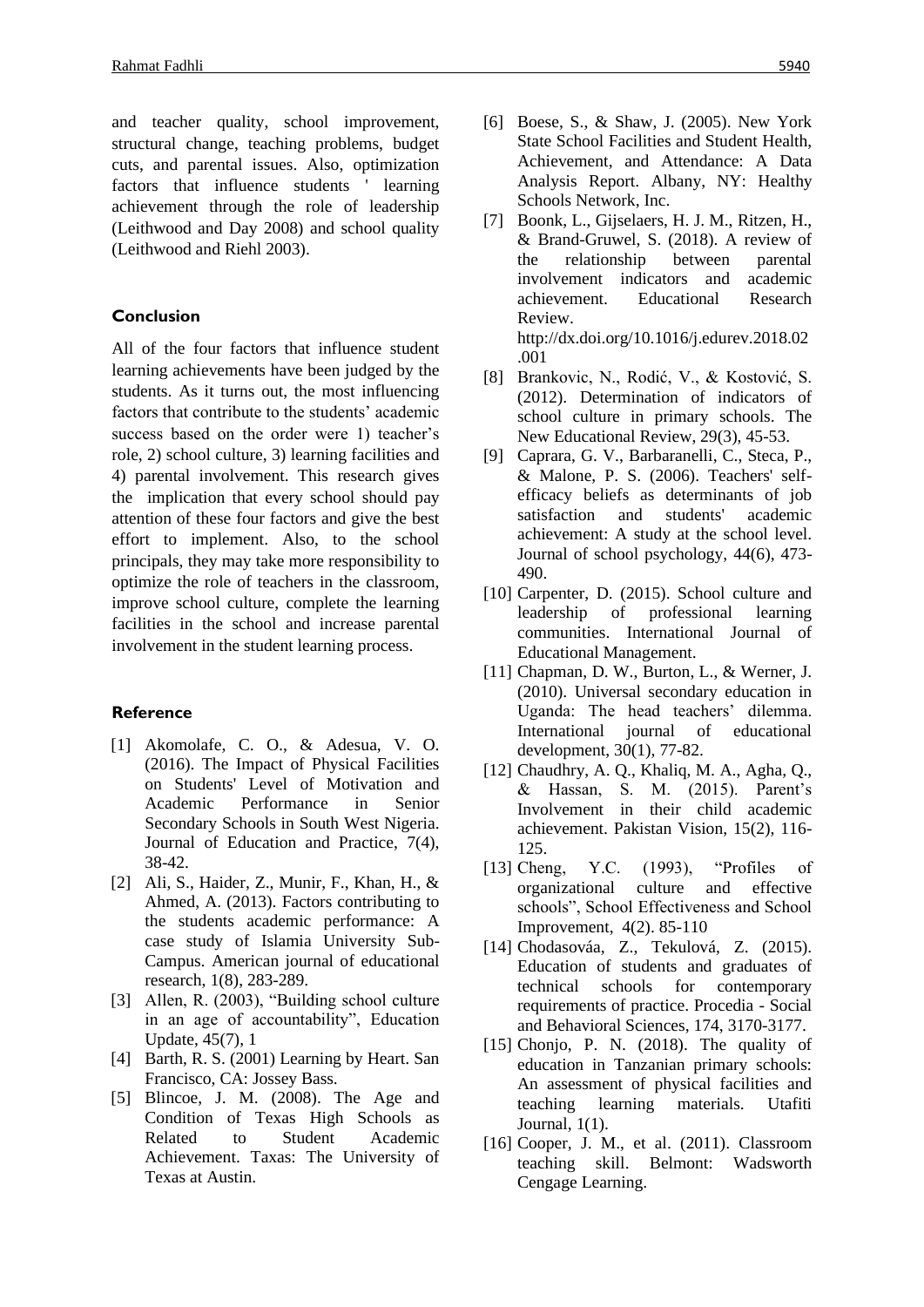- [17] Deal, T. E., & Petterson, K. D. (1999). Shapping School Culture: The Hearth of Leadership. Sa Fransisco: Jossey-Bass Publishers
- [18] Devos, G., & Bouckenooghe, D. (2009). An exploratory study on principals' conceptions about their role as school leaders. Leadership and Policy in Schools, 8, 173-196. doi: 10.1080/15700760902737196
- [19] Dolgova, V. I., Rokickaya, Y. A., Volchegorskaya, E. Y., Yemelyanova, E. E., & Uvarina, N. V. (2016). A Study of Psychological Readiness of Parents to Educate Children in a Foster Family. International Journal of Environmental and Science Education, 11(15), 8592- 8598.
- [20] Earthman, G. I. (1998). The Impact of School Building Condition and Student Achievement, and Behavior. Presented at the International Conference The Appraisal of Educational Investment European Investment Bank/ Organization for Economic Coordination and Development
- [21] Earthman, G. I. (2002). School Facility Conditions and Student Academic Achievement. Education. Los Angeles: UCLA Institute for Democracy. Retrieved from

http://www.cde.ca.gov/ls/fa/re/documents/ learnercenter.pdf

- [22] Earthman, G. I. (2002). School facility conditions and student academic achievement. UCLA's Institute for Democracy, Education, & Accesswww.ucla-idea.org
- [23] Earthman, G. I., & Lemasters, L. K. (2011). The influence of school building conditions on students and teachers: A theory based research program (1993- 2011). The ACEF Journal, 1(1), 15-36. Retrieved from http://www.efc.gwu.edu/wpcontent/upload s/2014/05/The-Influence-of-School-Building-Conditions-onStudents-and-Teachers-A-Theory-Based-Research-Program-1993-2011-vol1-issue1-2011.pdf
- [24] Edmonds, R. (1979), "Effective schools for urban poor", Educational Leadership, 37(1) 15-24
- [25] El-Omari, A. H. (2016). Factors affecting students' achievement in English language

learning. Journal of Educational and Social Research, 6(2), 9.

- [26] Evans, L. (2011). The 'shape' of teacher professionalism in England: Professional standards, performance management, professional development and the changes proposed in the 2010 White Paper. British educational research journal, 37(5), 851- 870.
- [27] Fan, W., & Williams, C. M. (2010). The effects of parental involvement on students' academic self-efficacy, engagement and intrinsic motivation. Educational psychology, 30(1), 53-74.
- [28] Fan, X., & Chen, M. (2001). Parental involvement and students' academic achievement: A meta-analysis. Educational psychology review, 13(1), 1- 22.
- [29] Fhonna, R., Fidyati, F., & Suryani, S. (2019). Parents'participation in Children's Academic Achievement. In International Conference on Early Childhood Education (423-428).
- [30] Fulton, E., & Turner, L.A. (2008). Students' academic motivation: Relations with parental warmth, autonomy granting, and supervision. Educational Psychology, 28(5), 521–534.
- [31] Fyans, L.J. and Maehr, M.L. (1990), School Culture, Student Ethnicity and Motivation, The National Center for School Leadership, Urbana, IL
- [32] Gruenert, S. (2005). Correlations of collaborative school cultures with student achievement. NASSP Bulletin, 89(645), 43-55.
- [33] Gruenert, S., & Whitaker, T. (2015). School culture rewired: How to define, assess, and transform it. Alexandria, Virginia USA: ASCD.
- [34] Hoy, C., Bayne-Jardine, C. C., & Wood, M. (2000). Improving quality in education. Psychology Press.
- [35] Hughes, J., & Kwok, O. (2007). Influence of student–teacher and parent–teacher relationship on lower achieving readers' engagement and achievement in the primary grades. Journal of Educational Psychology, 99(1), 39–51.
- [36] Hwang, G. J., Hung, C. M., & Chen, N. S. (2014). Improving learning achievements, motivations and problem-solving skills through a peer assessment-based game development approach. Educational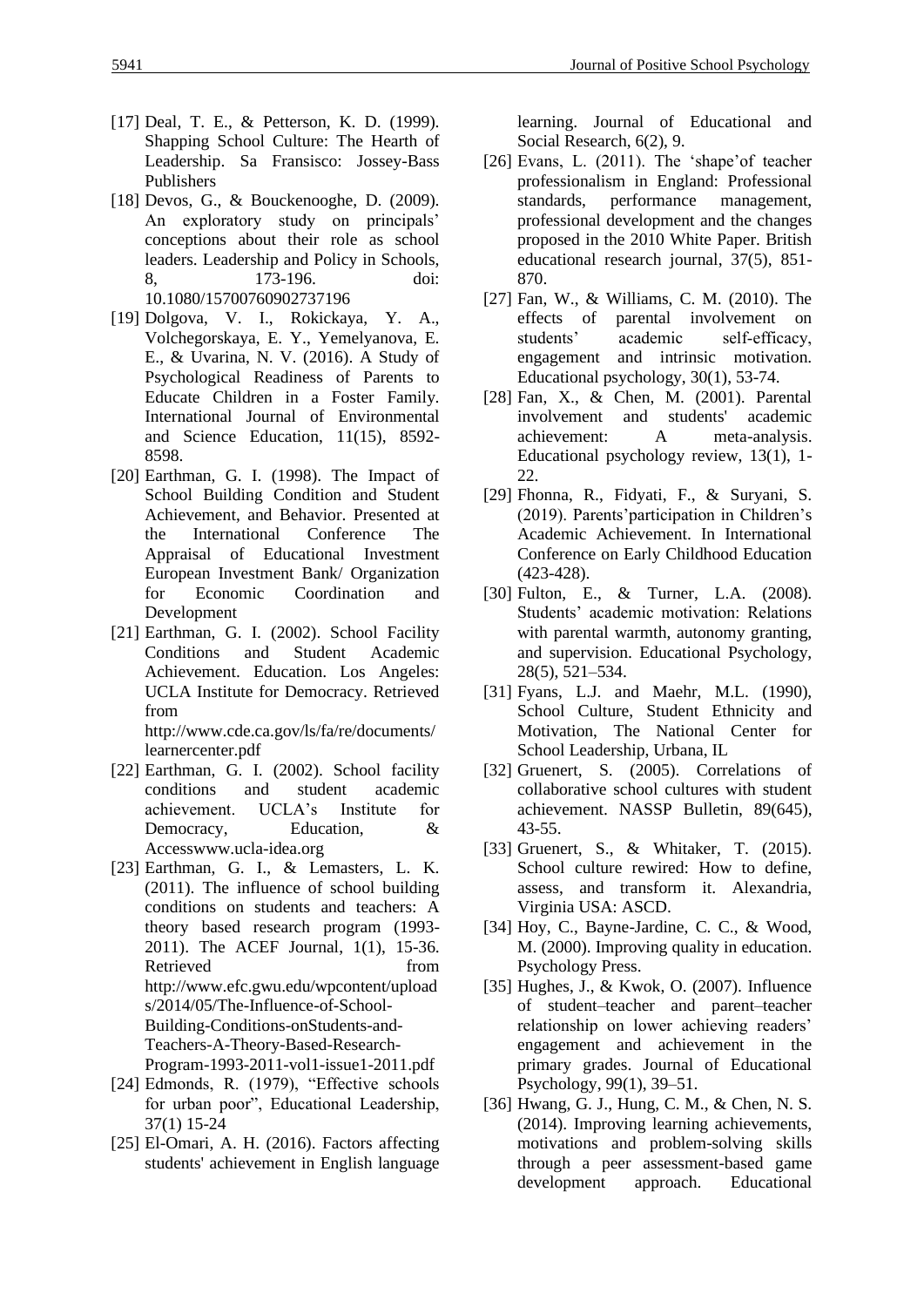Technology Research and Development, 62(2), 129-145.

- [37] Jimerson, S. R., & Haddock, A. D. (2015). Understanding the importance of teachers in facilitating student success: Contemporary science, practice, and policy. School Psychology Quarterly, 30(4), 488.
- [38] Joel M. Charoon (1991). Sociology, A Conceptual Approach, Third Edition, Moorehead State University: Moorehead, Minnesota, Allyn and Baco.
- [39] Johnson, J. (2008). The principal's priority 1. Educational Leadership, 66(1), 72-76.
- [40] Karıbayeva, A., & Boğar, Y. (2014). To what Extent does Parents' Involvement in Middle School Influence Children's Educational Progress?. Procedia-Social and Behavioral Sciences, 152, 529-533.
- [41] Kohl, G. O., Lengua, L. J., & McMahon, R. J. (2000). Parent Involvement in School Conceptualizing Multiple Dimensions and Their Relations with Family and Demographic Risk Factors. Journal of School Psychology, 38(6), 501–523. doi:10.1016/s0022-4405(00)00050-9
- [42] Kudryashova, A., Gorbatova, T., Rybushkina, S., & Ivanova, E. (2016). Teacher's roles to facilitate active learning. Mediterranean Journal of Social Sciences, 7(1), 460.
- [43] Leithwood, K. A., & Louis, K. S. (2002). Organizational learning in schools. Lisse, Netherlands: Swets & Zeitlinger
- [44] Leithwood, K., and C. Day. (2008). The impact of school leadership on pupil outcomes: Editorial. School Leadership & Management 28(1): 14.
- [45] Leithwood, K., and C. Riehl. (2003). What we know about successful school leadership. Philadelphia, PA: Temple University Press
- [46] Leithwood, K., Harris, A., & Hopkins, D. (2019). Seven strong claims about successful school leadership revisited. School Leadership & Management, 1–18. doi:10.1080/13632434.2019.1596077
- [47] Lewis, M. (2000), Where Children Learn: Facility Condition and Student Test Performance in Milwaukee Public Schools, Council of Educational Facility Planners, International, Issuetrak, Scottsdale, AZ.
- [48] MacNeil, A. J., Prater, D. L., & Busch, S. (2009). The effects of school culture and

climate on student achievement. International Journal of leadership in Education, 12(1), 73-84.

- [49] Makovec, D. (2018). The teacher's role and professional development. International Journal of Cognitive Research in Science, Engineering and Education, 6(2), 33.
- [50] Maslowski, R. (2003). School culture and school performance: an explorative study into the organizational culture of secondary schools and their effects.
- [51] Melesse, S., & Molla, S. (2018). The contribution of school culture to students' academic achievement: The case of secondary and preparatory schools of Assosa zone, Benshangul Gumuz regional state, Ethiopia. Istraživanja u pedagogiji, 8(2), 190-203.
- [52] Mo, Y., & Singh, K. (2008). Parents' relationships and involvement: Effects on students' school engagement and performance. RMLE online, 31(10), 1-11.
- [53] Muijs, D., Kyriakides, L., van der Werf, G., Creemers, B., Timperley, H., & Earl, L. (2014). State of the art–Teacher effectiveness and professional learning. School Effectiveness and School Improvement, 25(2), 231–256.
- [54] Mylles, J. (2017). Building a school culture through scholarship: a long-term strategy. Empowering teachers as agents of change: A non-positional approach to teacher leadership, 105-110.
- [55] Nepal, B. (2016). Relationship among school's infrastructure facilities, learning environment and student's outcome. International Journal for Research in Social Science and Humanities Research, 2(5), 44-57.
- [56] Ngware, M. W., Oketch, M., & Mutisya, M. (2014). Does teaching style explain differences in learner achievement in low and high performing schools in Kenya?. International Journal of Educational Development, 36, 3-12.
- [57] O'Neill, D. J., & Oates, A. D. (2001). The impact of school facilities on student achievement, behavior, attendance, and teacher turnover rate in Central Texas middle schools. Educational Facility Planner, 36(3), 14-22.
- [58] Park. H, Byun. S. & Kim, K. (2011). Parental involvement and students' cognitive outcomes in korea: Focusing on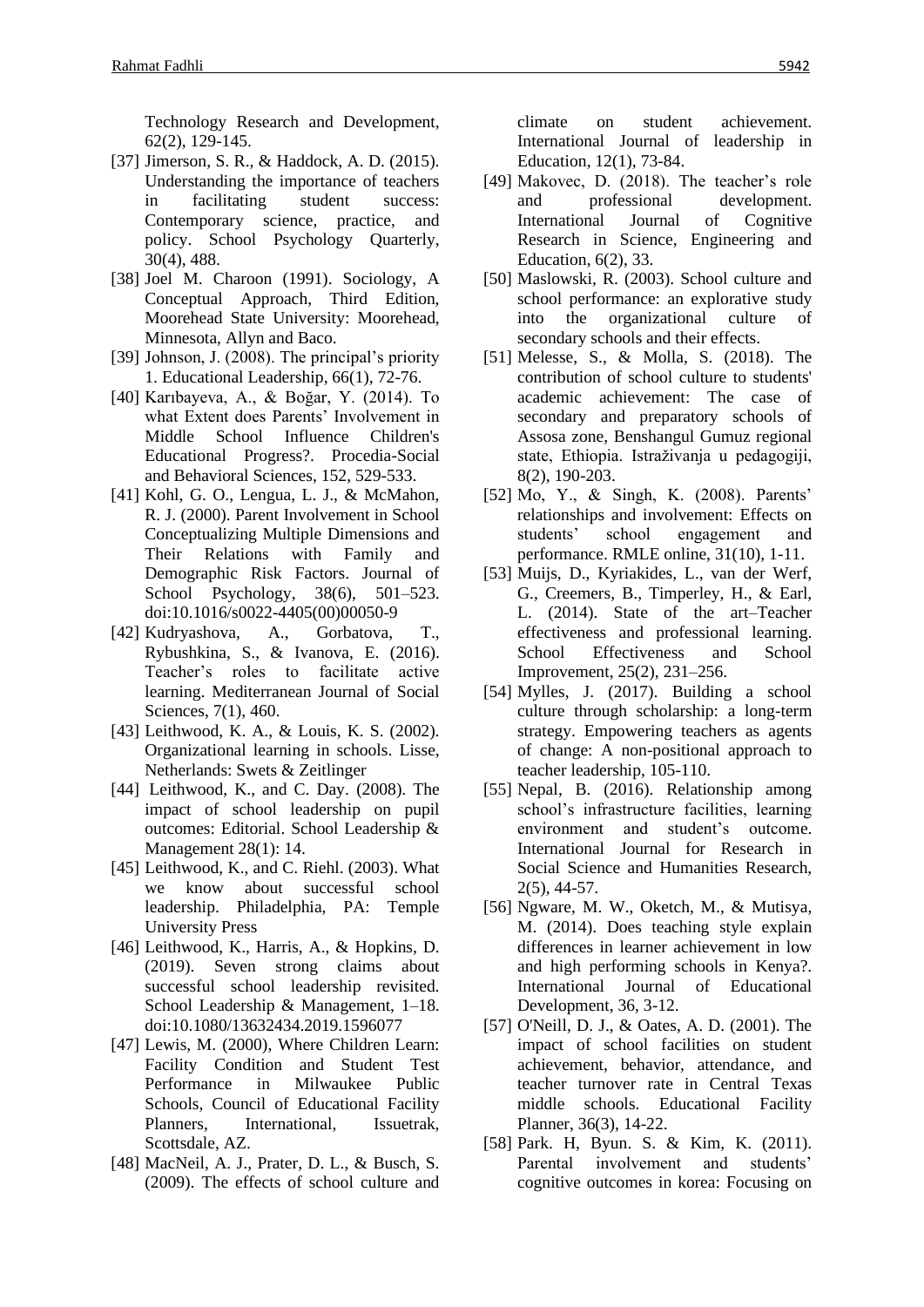private tutoring. Sociology of Education, 84 (1), 3-22

- [59] Picus, L. O., Marion, S. F., Calvo, N., & Glenn, W. J. (2005). Understanding the Relationship Between Student Achievement and the Quality of Educational Facilities: Evidence From Wyoming. Peabody Journal of Education, 80(3), 71–95. doi:10.1207/s15327930pje8003\_5
- [60] Pomerantz, E. M., Moorman, E. A., & Litwack, S. D. (2007). The how, whom, and why of parents' involvement in children's academic lives: More is not always better. Review of Educational Research, 77(3), 373–410.
- [61] Prasertcharoensuk, T., Somprach, K. L., & Ngang, T. K. (2015). Influence of teacher competency factors and students' life skills on learning achievement. Procedia-Social and Behavioral Sciences, 186, 566- 572.
- [62] Quin, J. L., Deris, A. R., Bischoff, G., & Johnson, J. T. (2015). The correlation between leadership, culture, and student achievement. The Online Journqal of New Horizons in Education, 5(2), 55.
- [63] Recepoğlu, E. (2013). The Significance Of Assumptions Underlying School Culture In The Process Of Change. International Journal of Educational Research and Technology, 4(2), 43-48.
- [64] Revathy Kumar, P. M., & Johnston, L. D. (2008). Association Between Physical Environment of Secondary. Environment and Behavior, 40(4), 455-486.
- [65] Rivkin, S. G., Hanushek, E. A., & Kain, J. F. (2005). Teachers, Schools, and Academic Achievement. Econometrica, 73(2), 417–458. doi:10.1111/j.1468- 0262.2005.00584.
- [66] Scheerens, J., & Blömeke, S. (2016). Integrating teacher education effectiveness research into educational effectiveness models. Educational Research Review, 18, 70–8
- [67] Simons-Morton, B. G., & Crump, A. D. (2003). Association of parental involvement and social competence with school adjustment and engagement among sixth graders. Journal of School Health, 73(3), 121–126.
- [68] Singh, K. B. (1995). The effect of four components of parental involvement.

School psychology review, 24 (2), 293- 317

- [69] Steve, H., & Elaine, H. a. (2005). The impact of School environment : A literature review. School of Education, Communication and Language Science University of Newcastle, The Centre for Learning and Teaching. UK: Design Council. Retrieved from http://www.designcouncil.org.uk.
- [70] Sun, J. C. Y., & Wu, Y. T. (2016). Analysis of learning achievement and teacher–student interactions in flipped and conventional classrooms. International Review of Research in Open and Distributed Learning, 17(1), 79-99.
- [71] Toropova, A., Johansson, S., & Myrberg, E. (2019). The role of teacher characteristics for student achievement in mathematics and student perceptions of instructional quality. Education Inquiry,  $1-25.$

doi:10.1080/20004508.2019.1591844

- [72] Uline, C., & Tschannen‐Moran, M. (2008). The walls speak: the interplay of quality facilities, school climate, and student achievement. Journal of Educational Administration, 46(1), 55–73. doi:10.1108/09578230810849817
- [73] Vijaya, S., Vijaya, R., & Rajeshkumar, M. (2016). Parental involvement and academic achievement among high school students. Review of Research, 5(12), 1-4.
- [74] Watkins, P., & Moak, J. (2011). Elementary school principal: Dispositional, gender, and environmental predictors of student achievement success for the 21st century. National Forum of Applied Educational Research, 24(1/2), 37-45
- [75] Weinert, F. E., Schrader, F. W., & Helmke, A. (1989). Quality of instruction and achievement outcomes. International Journal of Educational Research, 13(8), 895–914.
- [76] White & Coleman. (2000). Early childhood education: Building a philosophy for teaching. New Jersey: Prentice-Hall. Inc.
- [77] Wortham, S. C.(2013). Early childhood curriculum.
- [78] Zhu, C., Devos, G., & Li, Y. (2011). Teacher perceptions of school culture and their organizational commitment and wellbeing in a Chinese school. Asia Pacific